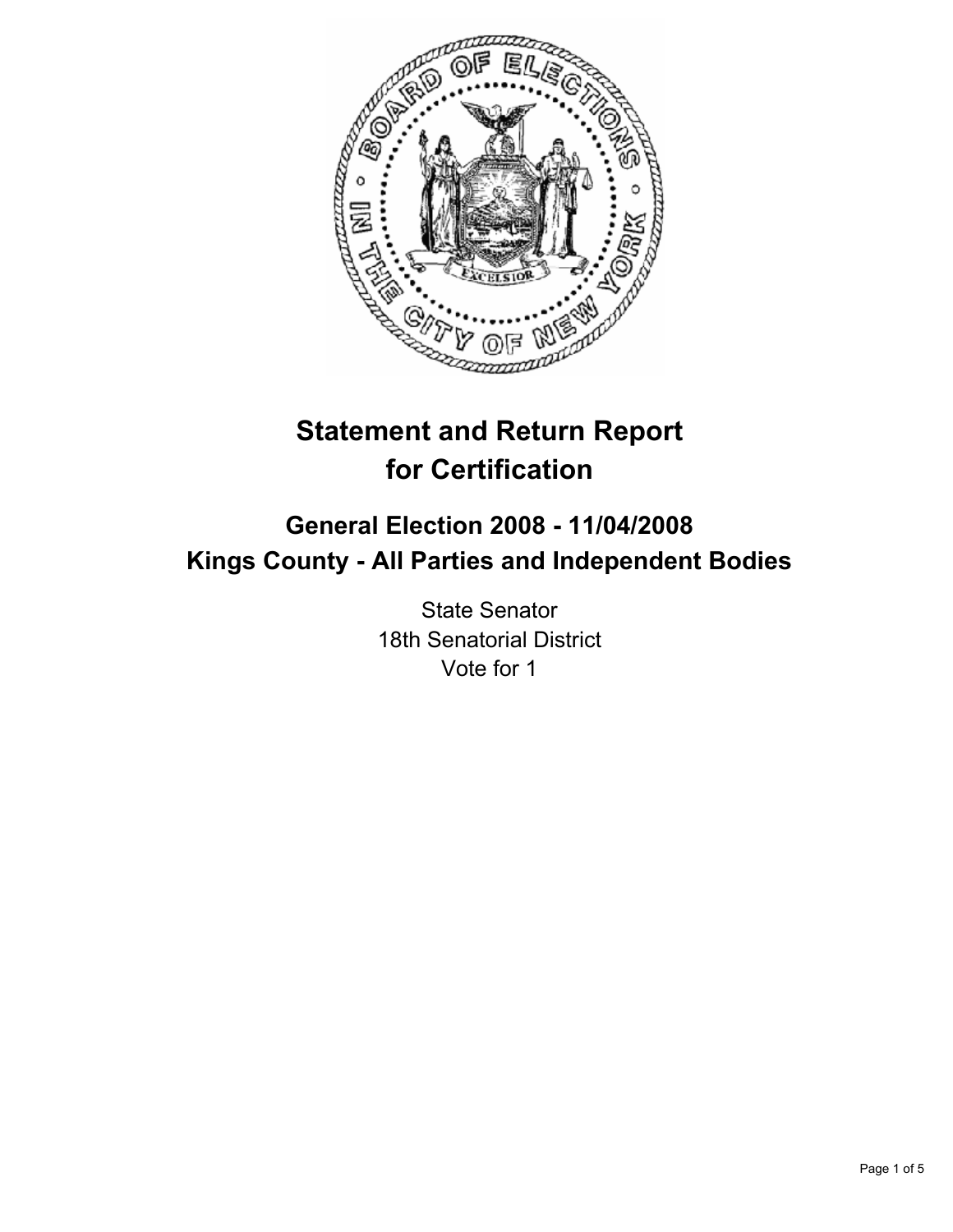

#### **Assembly District 44**

| PUBLIC COUNTER                            | 2,079 |  |
|-------------------------------------------|-------|--|
| <b>EMERGENCY</b>                          | 0     |  |
| ABSENTEE/MILITARY                         | 99    |  |
| <b>AFFIDAVIT</b>                          | 63    |  |
| <b>Total Ballots</b>                      | 2,273 |  |
| <b>VELMANETTE MONTGOMERY (DEMOCRATIC)</b> | 1,476 |  |
| SANDRA A PALACIOS-SERRANO (REPUBLICAN)    | 129   |  |
| SANDRA A PALACIOS-SERRANO (CONSERVATIVE)  | 23    |  |
| VELMANETTE MONTGOMERY (WORKING FAMILIES)  | 255   |  |
| ANDREW GOTLIEB (WRITE-IN)                 |       |  |
| ARAM WEITZMAN (WRITE-IN)                  |       |  |
| CHRIS HAUSELT (WRITE-IN)                  |       |  |
| <b>Total Votes</b>                        | 1,886 |  |
| Unrecorded                                | 387   |  |

**Assembly District 50**

| <b>PUBLIC COUNTER</b>                     | 6,750 |
|-------------------------------------------|-------|
| <b>EMERGENCY</b>                          | 113   |
| ABSENTEE/MILITARY                         | 241   |
| <b>AFFIDAVIT</b>                          | 372   |
| <b>Total Ballots</b>                      | 7,516 |
| <b>VELMANETTE MONTGOMERY (DEMOCRATIC)</b> | 5,172 |
| SANDRA A PALACIOS-SERRANO (REPUBLICAN)    | 159   |
| SANDRA A PALACIOS-SERRANO (CONSERVATIVE)  | 15    |
| VELMANETTE MONTGOMERY (WORKING FAMILIES)  | 377   |
| <b>Total Votes</b>                        | 5,723 |
| Unrecorded                                | 1.793 |

## **Assembly District 51**

| PUBLIC COUNTER                           | 9,022  |
|------------------------------------------|--------|
| <b>EMERGENCY</b>                         | 370    |
| ABSENTEE/MILITARY                        | 171    |
| AFFIDAVIT                                | 552    |
| <b>Total Ballots</b>                     | 10,147 |
| VELMANETTE MONTGOMERY (DEMOCRATIC)       | 5,813  |
| SANDRA A PALACIOS-SERRANO (REPUBLICAN)   | 642    |
| SANDRA A PALACIOS-SERRANO (CONSERVATIVE) | 91     |
| VELMANETTE MONTGOMERY (WORKING FAMILIES) | 431    |
| <b>Total Votes</b>                       | 6,977  |
| Unrecorded                               | 3.170  |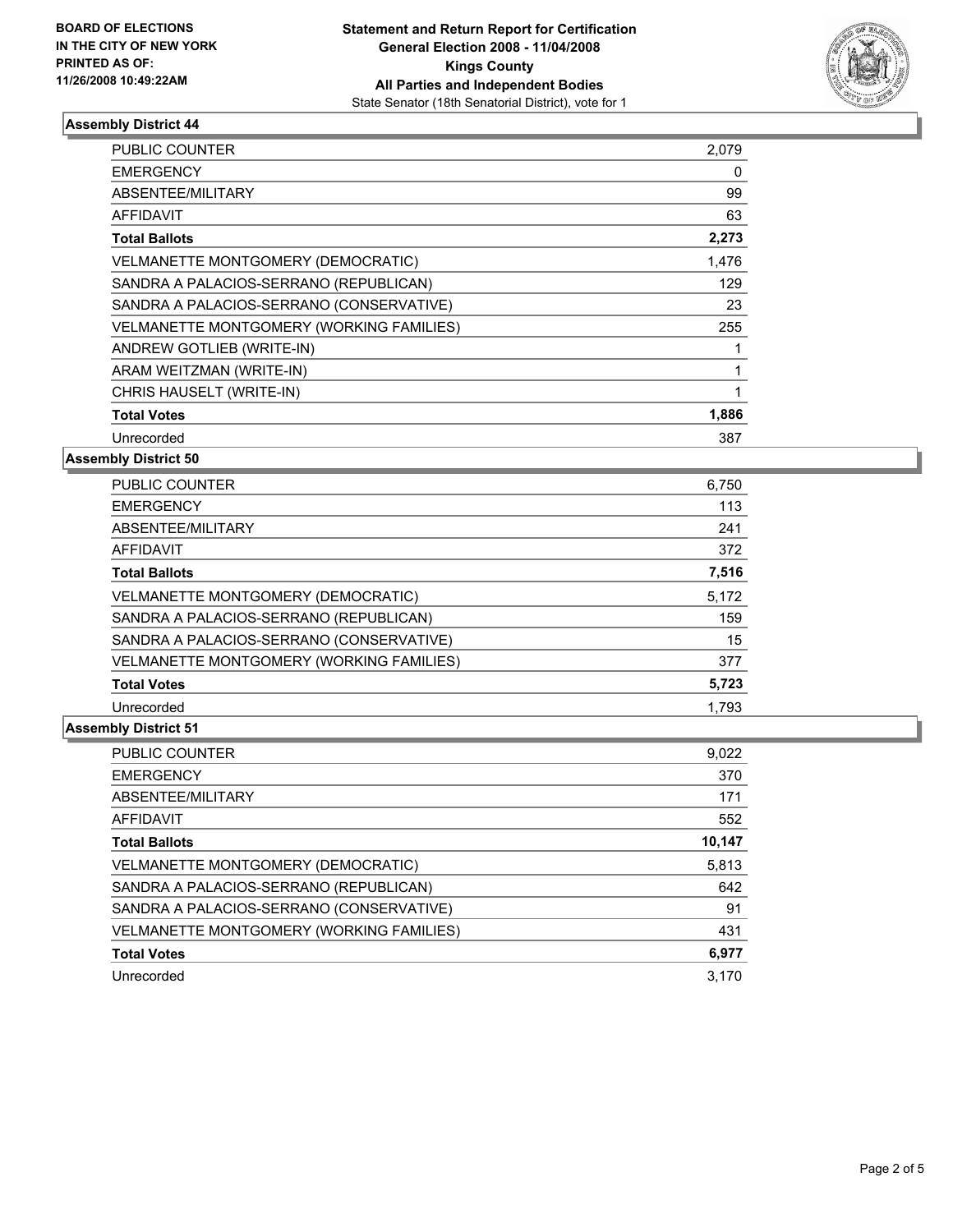

#### **Assembly District 52**

| PUBLIC COUNTER                            | 20,125 |
|-------------------------------------------|--------|
| <b>EMERGENCY</b>                          | 237    |
| ABSENTEE/MILITARY                         | 976    |
| AFFIDAVIT                                 | 857    |
| <b>Total Ballots</b>                      | 22,446 |
| <b>VELMANETTE MONTGOMERY (DEMOCRATIC)</b> | 14,575 |
| SANDRA A PALACIOS-SERRANO (REPUBLICAN)    | 1,060  |
| SANDRA A PALACIOS-SERRANO (CONSERVATIVE)  | 114    |
| VELMANETTE MONTGOMERY (WORKING FAMILIES)  | 1,978  |
| EDWARD GOTTLIEB (WRITE-IN)                |        |
| <b>Total Votes</b>                        | 17,728 |
| Unrecorded                                | 4,718  |

**Assembly District 54**

| PUBLIC COUNTER                           | 6,069 |
|------------------------------------------|-------|
| <b>EMERGENCY</b>                         | 74    |
| ABSENTEE/MILITARY                        | 76    |
| AFFIDAVIT                                | 481   |
| <b>Total Ballots</b>                     | 6,705 |
| VELMANETTE MONTGOMERY (DEMOCRATIC)       | 4,347 |
| SANDRA A PALACIOS-SERRANO (REPUBLICAN)   | 109   |
| SANDRA A PALACIOS-SERRANO (CONSERVATIVE) | 24    |
| VELMANETTE MONTGOMERY (WORKING FAMILIES) | 115   |
| <b>Total Votes</b>                       | 4,595 |
| Unrecorded                               | 2.110 |

## **Assembly District 55**

| <b>PUBLIC COUNTER</b>                    | 10,698 |
|------------------------------------------|--------|
| <b>EMERGENCY</b>                         | 13     |
| ABSENTEE/MILITARY                        | 183    |
| AFFIDAVIT                                | 637    |
| <b>Total Ballots</b>                     | 11,539 |
| VELMANETTE MONTGOMERY (DEMOCRATIC)       | 8,087  |
| SANDRA A PALACIOS-SERRANO (REPUBLICAN)   | 96     |
| SANDRA A PALACIOS-SERRANO (CONSERVATIVE) | 20     |
| VELMANETTE MONTGOMERY (WORKING FAMILIES) | 166    |
| <b>Total Votes</b>                       | 8,369  |
| Unrecorded                               | 3.170  |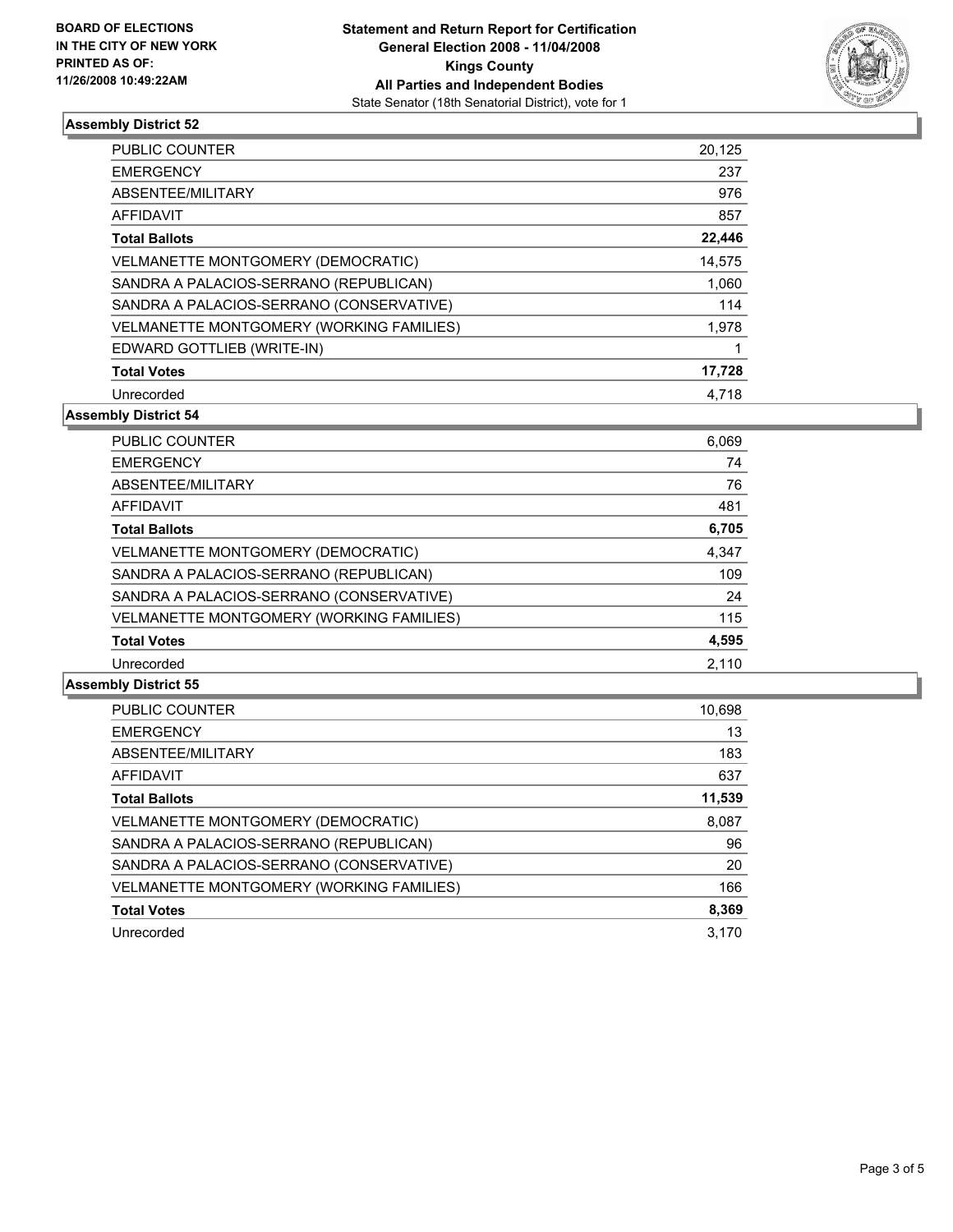

#### **Assembly District 56**

| PUBLIC COUNTER                            | 28,933 |
|-------------------------------------------|--------|
| <b>EMERGENCY</b>                          | 122    |
| ABSENTEE/MILITARY                         | 639    |
| AFFIDAVIT                                 | 1,891  |
| <b>Total Ballots</b>                      | 31,614 |
| <b>VELMANETTE MONTGOMERY (DEMOCRATIC)</b> | 21,753 |
| SANDRA A PALACIOS-SERRANO (REPUBLICAN)    | 291    |
| SANDRA A PALACIOS-SERRANO (CONSERVATIVE)  | 69     |
| VELMANETTE MONTGOMERY (WORKING FAMILIES)  | 528    |
| NADJWA NORTON (WRITE-IN)                  |        |
| <b>Total Votes</b>                        | 22,642 |
| Unrecorded                                | 8.972  |

#### **Assembly District 57**

| <b>PUBLIC COUNTER</b>                     | 27,326 |
|-------------------------------------------|--------|
| <b>EMERGENCY</b>                          | 264    |
| ABSENTEE/MILITARY                         | 1,108  |
| <b>AFFIDAVIT</b>                          | 1,309  |
| <b>Total Ballots</b>                      | 30,179 |
| <b>VELMANETTE MONTGOMERY (DEMOCRATIC)</b> | 21,394 |
| SANDRA A PALACIOS-SERRANO (REPUBLICAN)    | 589    |
| SANDRA A PALACIOS-SERRANO (CONSERVATIVE)  | 51     |
| VELMANETTE MONTGOMERY (WORKING FAMILIES)  | 1,670  |
| CHRIS STRUNK (WRITE-IN)                   |        |
| DREW AKASON (WRITE-IN)                    |        |
| <b>Total Votes</b>                        | 23,706 |
| Unrecorded                                | 6.473  |